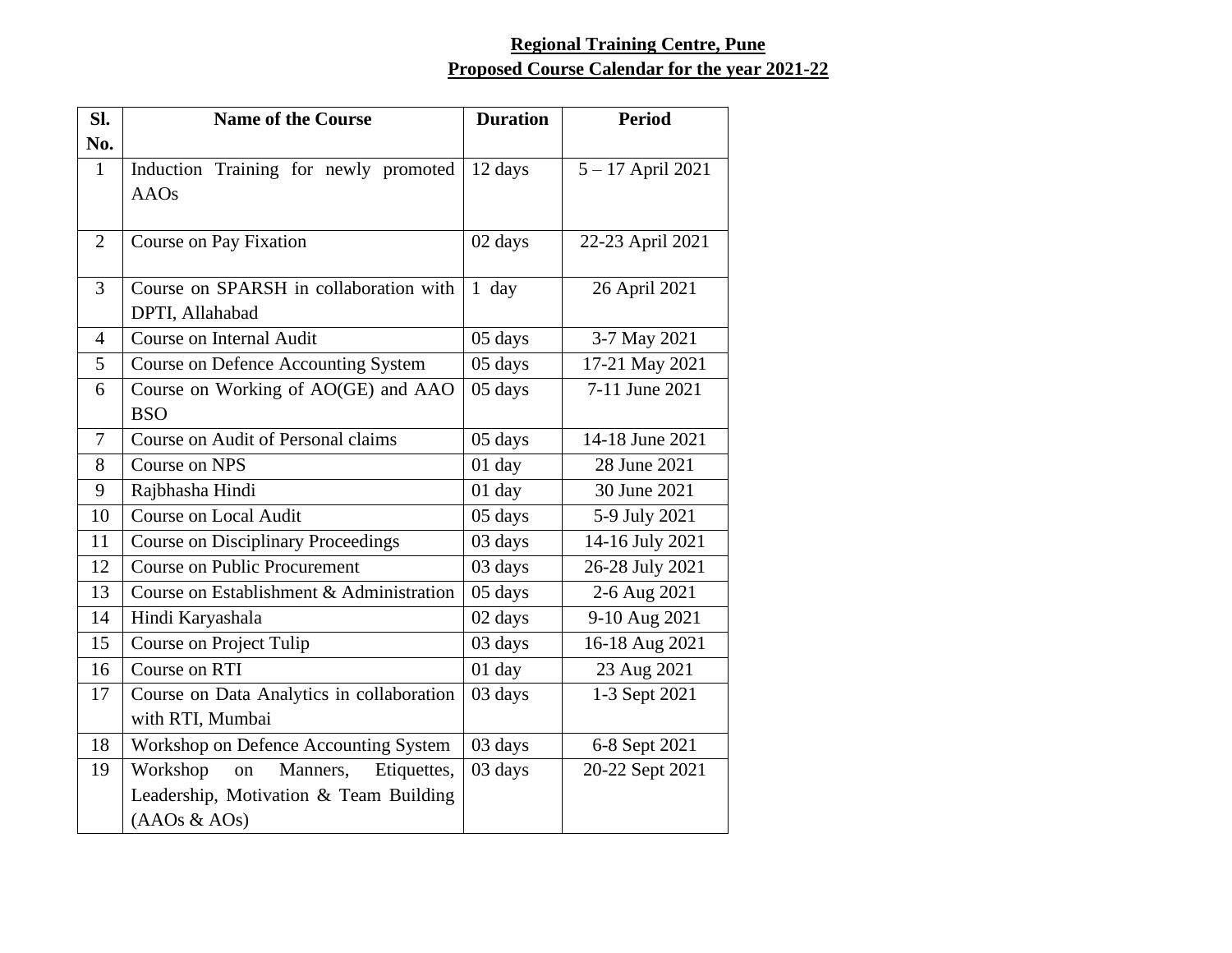| SI. | <b>Name of the Course</b>                     | <b>Duration</b> | <b>Period</b>   |
|-----|-----------------------------------------------|-----------------|-----------------|
| No. |                                               |                 |                 |
| 20  | Course on Noting & Drafting                   | 03 days         | 27-29 Sept 2021 |
| 21  | Public<br>Workshop<br>Procurement<br>on       | 03 days         | 6-8 Oct 2021    |
|     | including Contract Management and Post        |                 |                 |
|     | <b>Contract Management</b>                    |                 |                 |
| 22  | Course on GeM, GST & GFR                      | 03 days         | 8-10 Nov 2021   |
| 23  | Noting,<br>Workshop<br>Drafting<br>on<br>$\&$ | 03 days         | 15-17 Nov 2021  |
|     | <b>Communication skills</b>                   |                 |                 |
| 24  | Rajbhasha Hindi                               | $01$ day        | 29 Nov 2021     |
| 25  | <b>Refresher Course for AAOs</b>              | 05 days         | 29-03 Dec 2021  |
| 26  | Workshop<br>Manners,<br>Etiquettes,<br>on     | 03 days         | 6-8 Dec 2021    |
|     | Motivation & Team Building (Clerk to Sr.      |                 |                 |
|     | Aud)                                          |                 |                 |
| 27  | Course on Taxation                            | 02 days         | 16-17 Dec 2021  |
| 28  | Course on functioning of PAOs including       | 03 days         | 20-22 Dec 2021  |
|     | Project DOLPHIN (Theory)                      |                 |                 |
| 29  | Workshop on Post Audit of Bills               | 03 days         | 27-29 Dec 2021  |
| 30  | Course on Noting & Drafting                   | 03 days         | 3-5 Jan 2022    |
| 31  | <b>Course on Record Management</b>            | 01 day          | 10 Jan 2022     |
| 32  | <b>APAR</b>                                   | $01$ day        | 12 Jan 2022     |
| 33  | Revenue Procurement - Provisions of GFR       | $01$ day        | 14 Jan 2022     |
| 34  | CCS (Leave) Rules: Different<br>types,        | 02 days         | 20-21 Jan 2022  |
|     | eligibility, quantum of leave etc.            |                 |                 |
| 35  | Hindi Karyashala                              | 02 days         | 7-8 Feb 2022    |
|     |                                               |                 |                 |
| 36  | <b>Workshop on Arbitration Process</b>        | $01$ day        | 14 Feb 2022     |
| 37  | Course on functioning of PAOs including       | 03 days         | 21-23 Feb 2022  |
|     | Project DOLPHIN                               |                 |                 |
| 38  | Induction Training for newly promoted         | 05 days         | $-$             |
|     | AOs                                           |                 |                 |